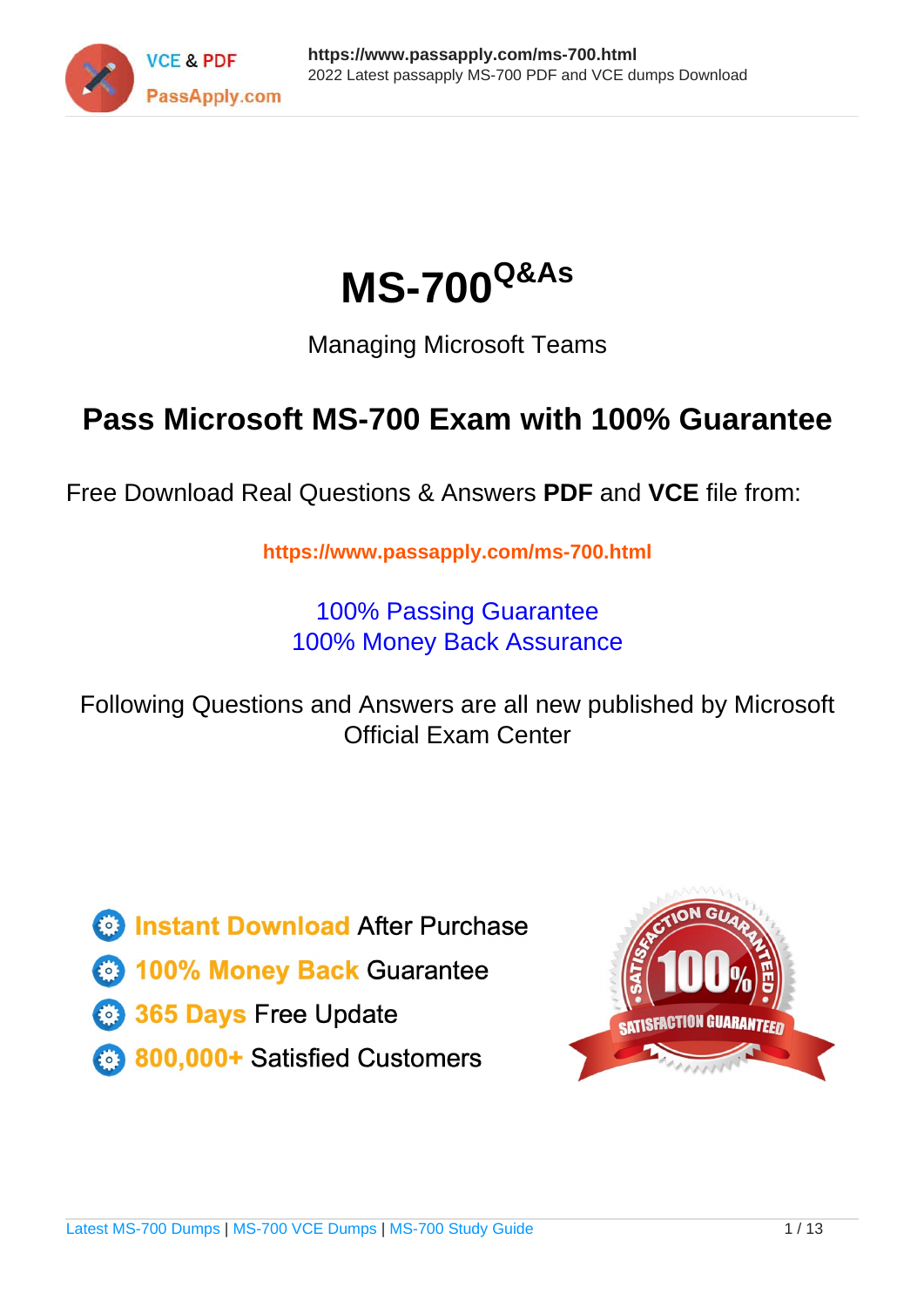

#### **QUESTION 1**

You are a Microsoft Teams administrator for your company.

All the teams used by the company\\'s legal department must meet the following compliance requirements:

Each team must expire 365 days after it is created.

All team content must be deleted when the team expires.

An administrator must be able to restore deleted team content for 30 days.

What should you do?

A. From the Microsoft Teams admin center, modify the teams policy.

B. From PowerShell, run the New-AzureADMSGroupLifecyclePolicy cmdlet.

C. From the Security and Compliance admin center, create a data loss prevention (DLP) policy.

D. From the Microsoft 365 admin center, modify the Office 365 group settings.

Correct Answer: B

Reference: https://docs.microsoft.com/en-us/azure/active-directory/users-groups-roles/groups-lifecycle

https://docs.microsoft.com/en-us/powershell/module/azuread/new-azureadmsgrouplifecyclepolicy?view=azureadps-2.0

### **QUESTION 2**

Your company has a Microsoft 365 subscription.

The company deploys Microsoft Teams for 5,000 users.

You need to generate a report that contains the following information:

The number of active Microsoft Teams users during the last seven days.

The number of active team channels during the last seven days.

Which usage reports should you run?

- A. Teams device usage
- B. Teams live event usage
- C. Teams user activity
- D. Teams usage

Correct Answer: D

Reference: https://docs.microsoft.com/en-us/microsoftteams/teams-analytics-and-reports/teams-usage-report

[Latest MS-700 Dumps](https://www.passapply.com/ms-700.html) | [MS-700 VCE Dumps](https://www.passapply.com/ms-700.html) | [MS-700 Study Guide](https://www.passapply.com/ms-700.html) 2 / 13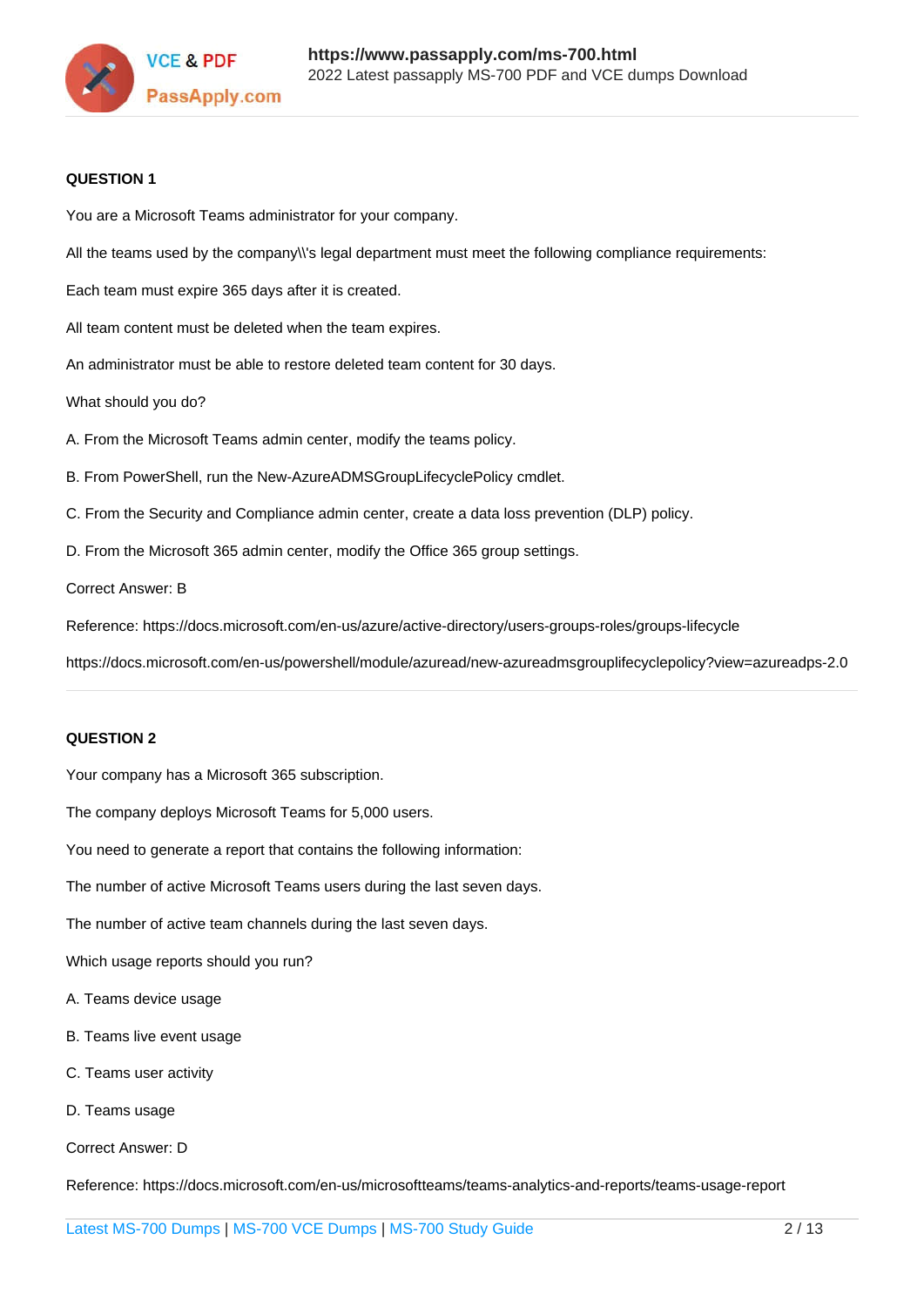

### **QUESTION 3**

Your company has a Microsoft 365 subscription.

The company has a group named Sales.

You need to configure Microsoft Teams for the Sales group. The solution must meet the following requirements:

Ensure that only the Activity, Shifts, Chat, and Calling apps are always visible in the app bar of the Microsoft Teams client.

Prevent only the users in the company\\'s sales department from adding other apps to Microsoft Teams.

Which two actions should you perform? Each correct answer presents part of the solution.

NOTE: Each correct selection is worth one point.

- A. Modify the global app setup policy.
- B. Modify the global app permission policy.
- C. Create an app setup policy.
- D. Modify the org-wide Teams settings.
- E. Create an app permission policy.

Correct Answer: AC

Reference: https://docs.microsoft.com/en-us/microsoftteams/teams-app-setup-policies

#### **QUESTION 4**

Your company has a Microsoft 365 subscription.

You need to prevent a user named User1 from permanently deleting private chats in Microsoft Teams.

Solution: You create an In-Place Hold for the Microsoft SharePoint site used by Microsoft Team.

Does this meet the goal?

A. Yes

B. No

Correct Answer: B

#### **QUESTION 5**

You need to configure the user accounts of the sales department users to meet the security requirements. What should you do for each user?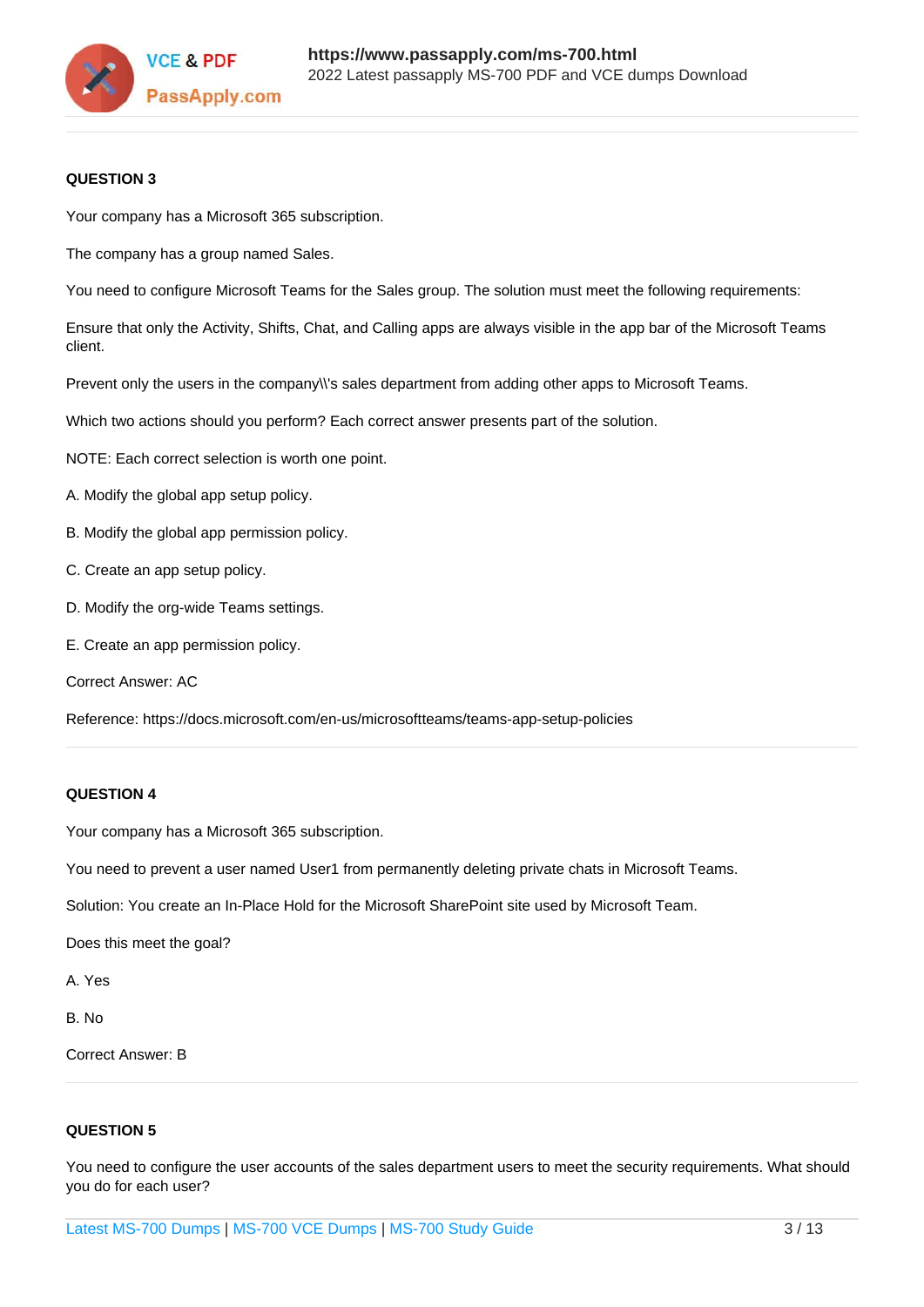

A. From the Microsoft Teams admin center, set the Microsoft Teams upgrade policy to Skype for Business with Teams collaboration and meetings coexistence mode.

B. From PowerShell, run the Grant-CsTeamsUpgradePolicy -PolicyName SfBWithTeamsCollab cmdlet.

C. From PowerShell, run the Grant-CsTeamsUpgradePolicy -PolicyName Islands cmdlet.

D. From the Microsoft Teams admin center, set the Microsoft Teams upgrade policy to Skype for Business coexistence mode.

Correct Answer: A

Reference: https://docs.microsoft.com/en-us/microsoftteams/teams-and-skypeforbusiness-coexistence-andinteroperability

#### **QUESTION 6**

#### HOTSPOT

Your company has a Microsoft Office 365 subscription.

The company has offices in France, United States, and Belgium.

You plan to implement Phone System to meet the following requirements:

The office in Belgium must use SIP trunks from the current telecommunication provider.

The office in France must integrate the phone number range and an on-premises IP-PBX.

The office in the United States must minimize the infrastructure required to deploy the planned Phone System.

You need to recommend which PSTN connectivity meets the requirements.

Which PSTN connectivity should you recommend for each office? To answer, select the appropriate options in the answer area.

NOTE: Each correct selection is worth one point.

Hot Area: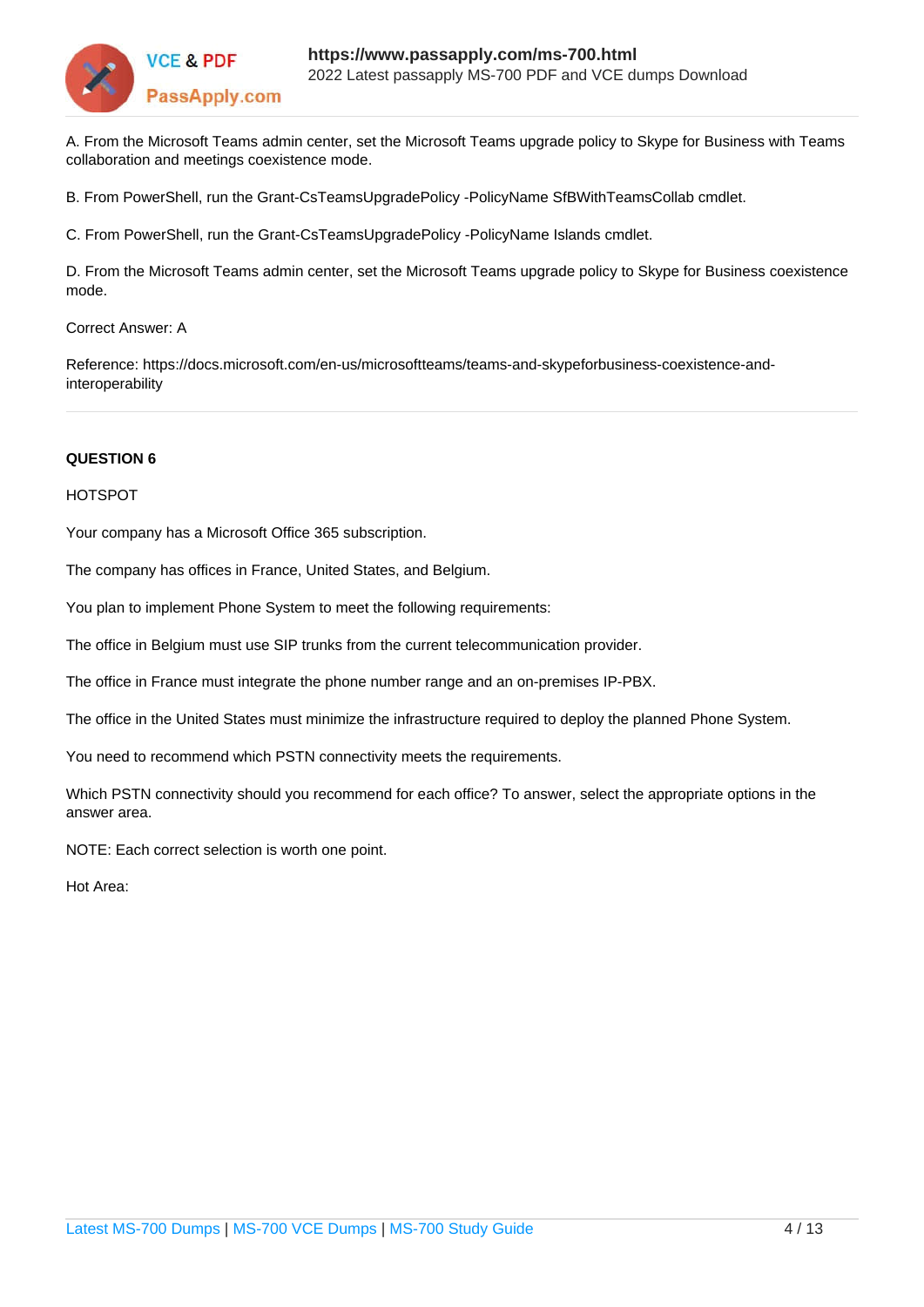

# **Answer Area**



Correct Answer: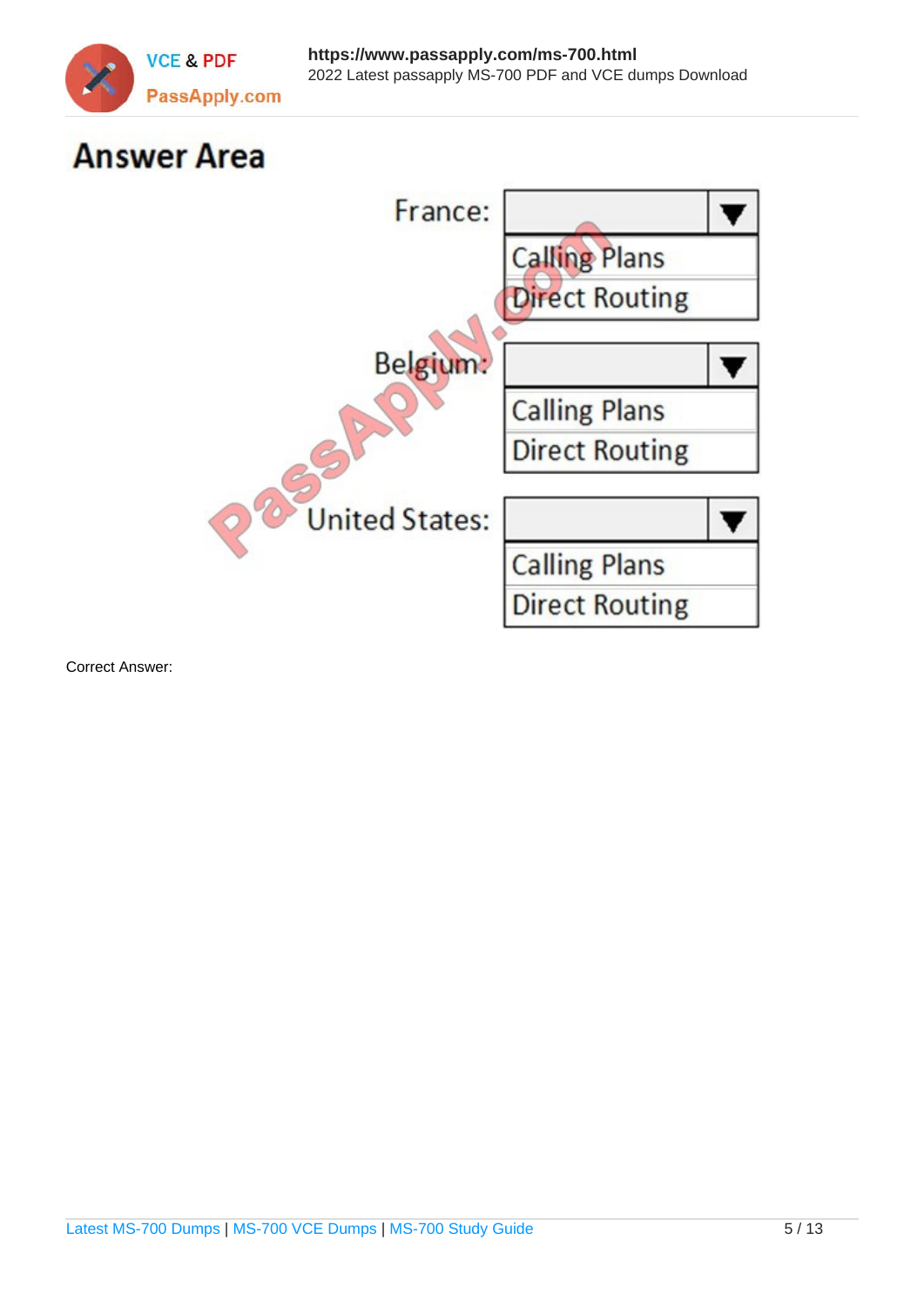

# **Answer Area**



# **QUESTION 7**

Your company has a Microsoft 365 subscription.

You plan to configure the environment to allow external users to collaborate in Microsoft Teams by using guest access.

The company implements a new security policy that has the following requirements:

Only guest users from specific domains must be allowed to connect to collaborate by using Microsoft Teams.

Guest users must be prevented from inviting other guests.

You need to recommend a solution to meet the security policy requirements.

Solution: From the Microsoft Teams admin center, you modify the global meeting policy.

Does this meet the goal?

A. Yes

B. No

Correct Answer: B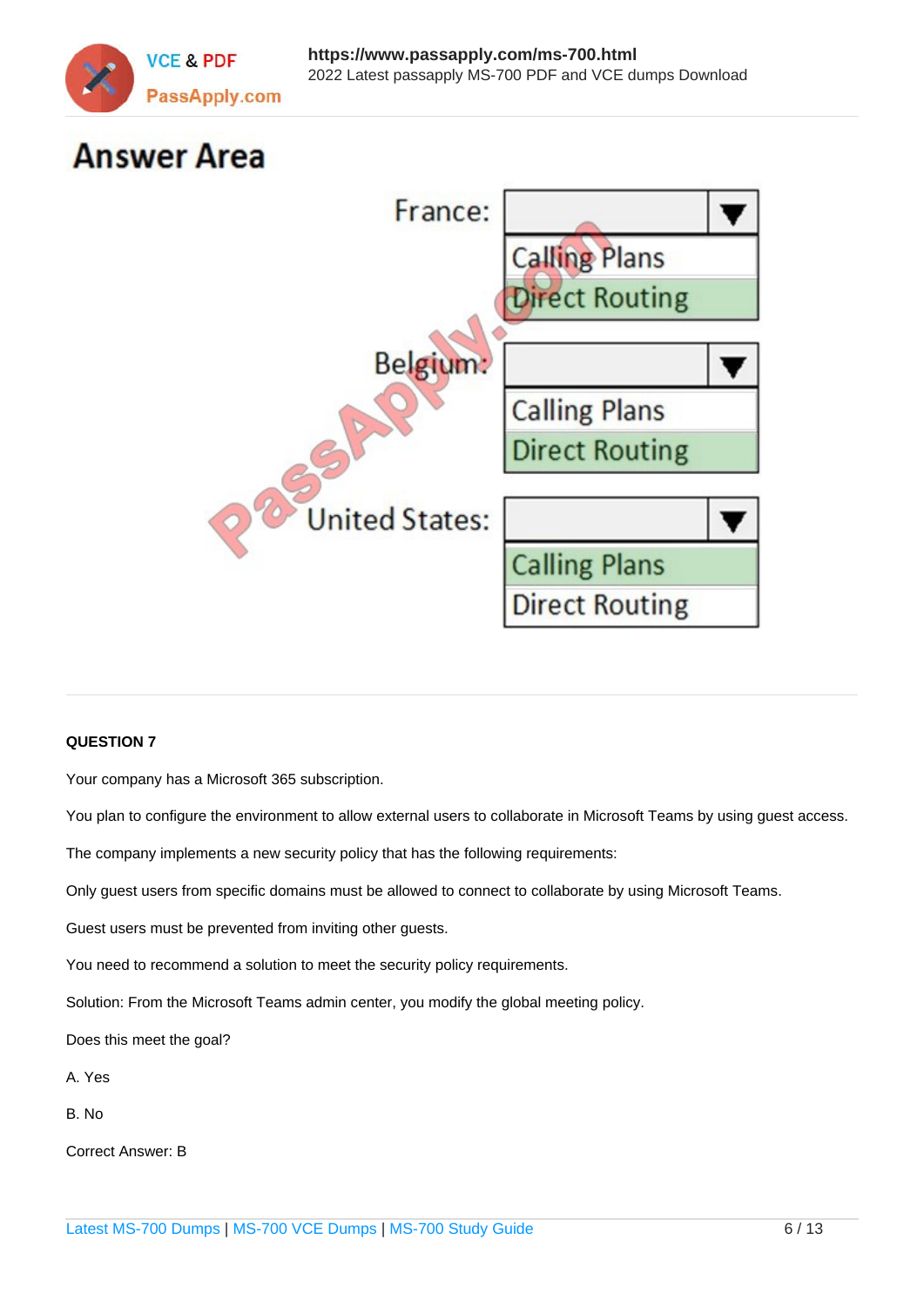

# **QUESTION 8**

Your company has a Microsoft 365 subscription that uses an Azure Active Directory (Azure AD) tenant named contoso.com.

You need to prevent guest users in the tenant from using cameras during Microsoft Teams meetings.

Solution: From Microsoft Teams admin center, you modify the External collaboration settings.

Does this meet the goal?

A. Yes

B. No

Correct Answer: A

# **QUESTION 9**

Your company has a Microsoft 365 subscription that contains 20 teams.

You need to ensure that a team named Team1 is identified as Highly Confidential in the Microsoft Teams client.

What should you use?

- A. a classification label in the Azure Active Directory admin center
- B. a sensitivity label in the Security and Compliance admin center
- C. a supervisor policy in the Security and Compliance admin center
- D. a teams policy in the Microsoft Teams admin center

Correct Answer: A

# **QUESTION 10**

Your company has a Microsoft Office 365 subscription.

The company has the departments and teams shown in the following table.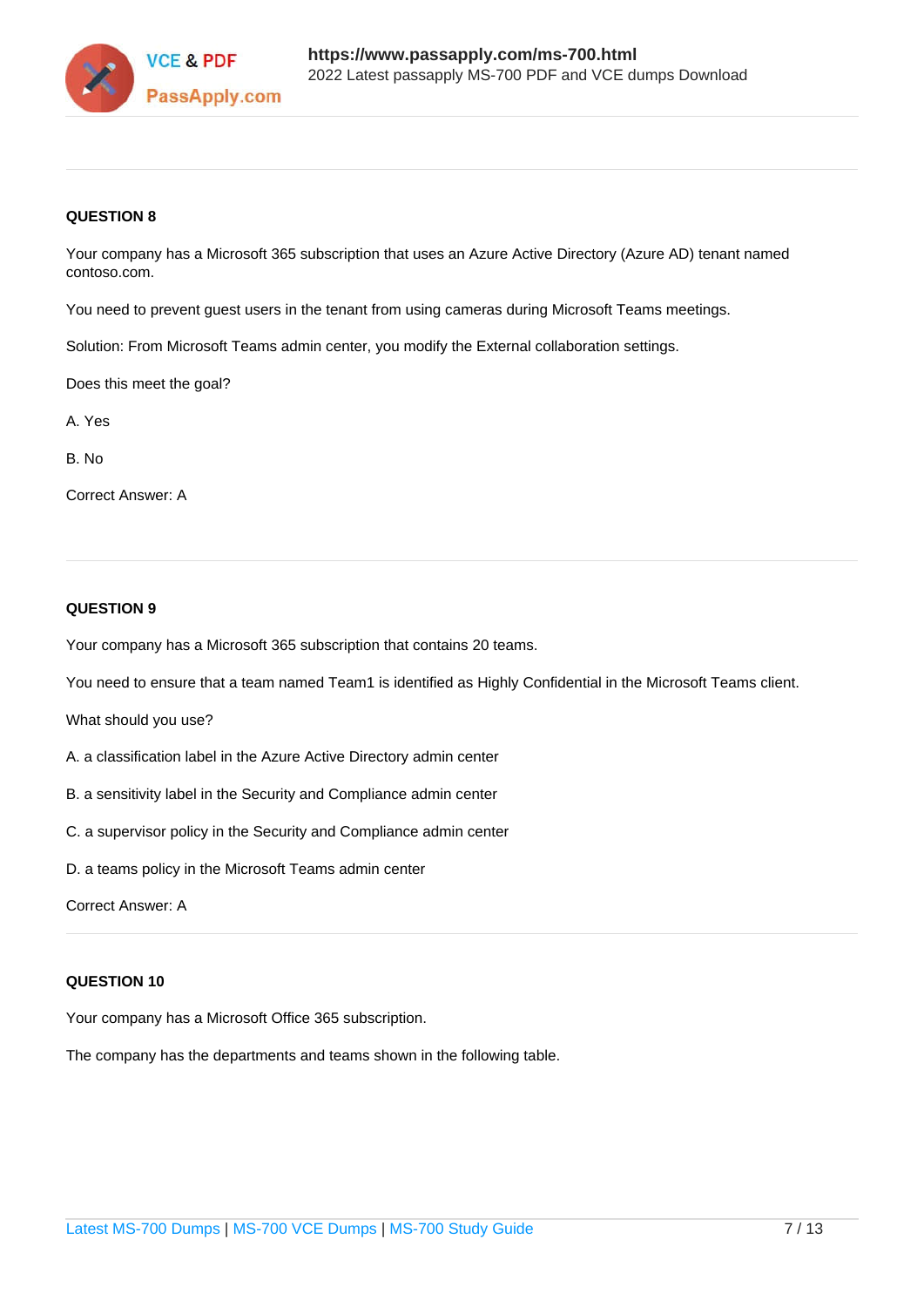

| Department name | Team name          |
|-----------------|--------------------|
| Sales           | Teams1             |
| Finance         | Teams <sub>2</sub> |
|                 | Teams3             |

You need to recommend which policies must be created to meet the following requirements:

Users in the HR department must be prevented from sending messages marked as Urgent.

Users in the finance department must be able to send messages marked as Urgent.

Users in the finance department must be able to delete sent messages.

The solution must only affect the HR department users and the finance department users.

What is the minimum number of policies you should recommend?

- A. two messaging policies
- B. one messaging policy and one permission policy
- C. one permission policy only
- D. two permission policies
- E. one messaging policy only

Correct Answer: A

# **QUESTION 11**

Your company has a Microsoft 365 subscription.

A user invites an external user to join a Microsoft Teams meeting by using a Microsoft Outlook meeting invitation.

The external user cannot join the meeting.

You need to ensure that all external users can join Microsoft Team meetings.

What should you do from the Microsoft Teams admin center?

- A. From Guest access in the Org-wide settings, set Allow guest access in Microsoft Teams to On.
- B. Edit the Meeting settings and set Anonymous users can join a meeting to On.
- C. Edit the global meeting policy and set Allow scheduling private meetings to On.
- D. Edit the live events policy and set Who can join live events to Everyone.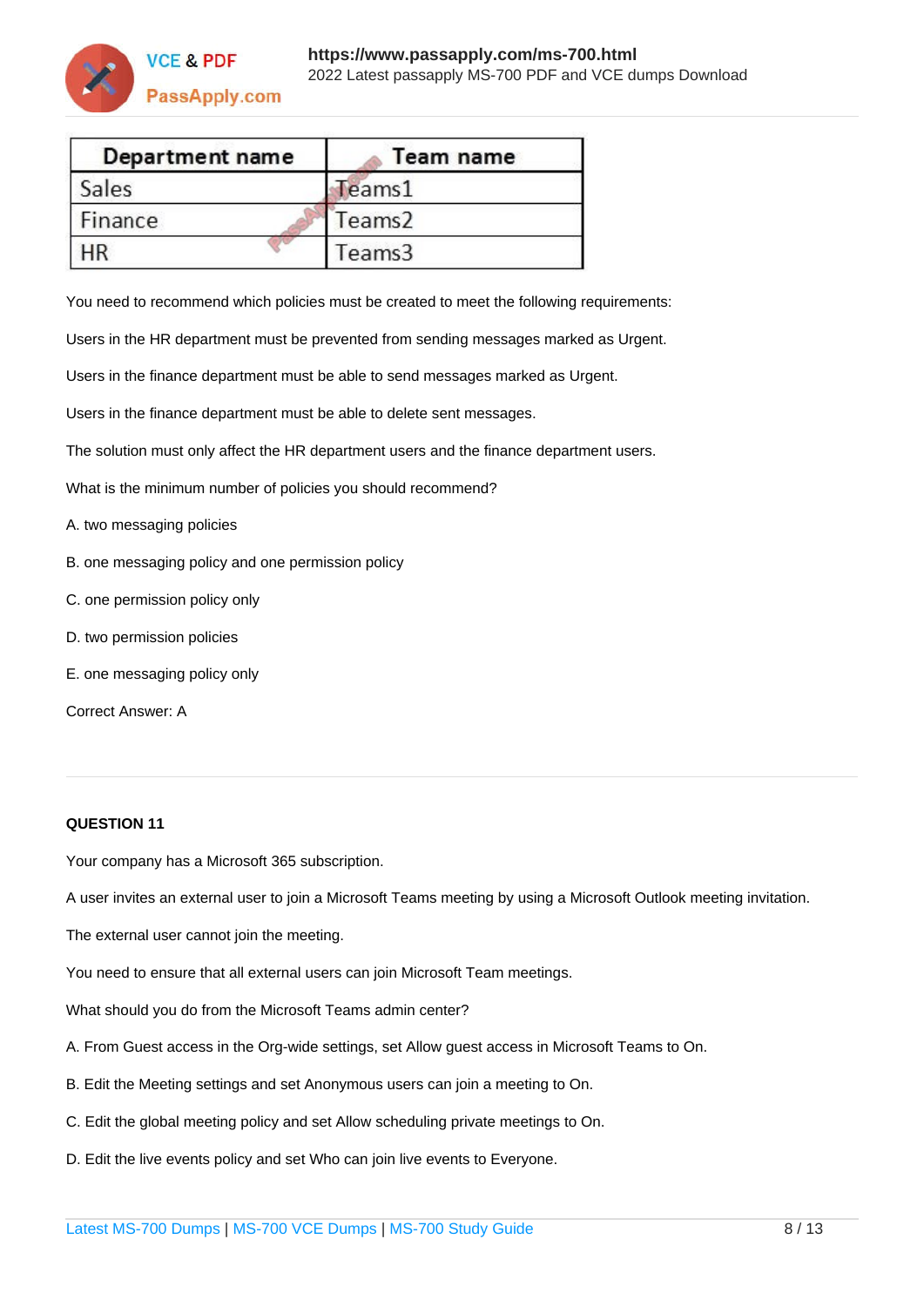

#### Correct Answer: B

Reference: https://docs.microsoft.com/en-us/microsoftteams/meeting-settings-in-teams

### **QUESTION 12**

You need to identify the requirements for the voice pilot project.

Which two actions should you perform? Each correct answer presents part of the solution.

- NOTE: Each correct selection is worth one point.
- A. Assign an additional license and phone number to each user.
- B. Deploy a Session Border Controller (SBC) for Litware.
- C. Purchase a Calling Plan for each user.
- D. Create a dial plan for Litware.
- E. Purchase a Calling Plan for Litware.

Correct Answer: AC

#### **QUESTION 13**

#### HOTSPOT

You need to configure Microsoft Teams to meet the department upgrade requirements.

For each of the following statements, select Yes if that statement is true. Otherwise, select No.

NOTE: Each correct selection is worth one point.

Hot Area: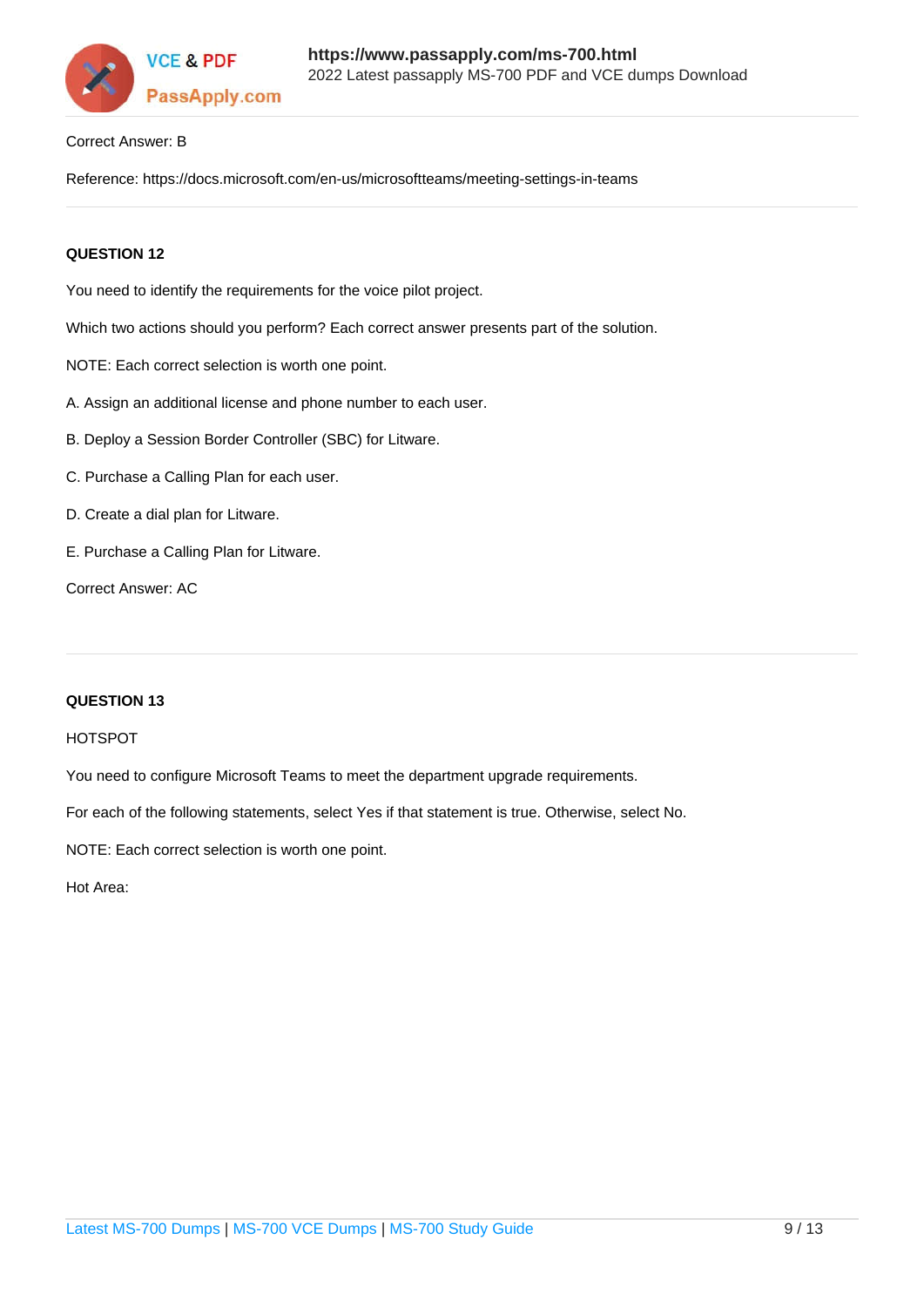

# Answer area

|                        | <b>Statements</b>                                                                                                                                            | Yes | <b>No</b> |
|------------------------|--------------------------------------------------------------------------------------------------------------------------------------------------------------|-----|-----------|
|                        | The Microsoft Teams upgrade policy be set to Skype for<br>Business with Teams collaboration and meetings<br>coexistence mode for the sales department users. |     |           |
|                        | The Microsoft Teams upgrade policy be set to Skype for<br>Business only coexistence mode for the HR department<br>users.                                     |     |           |
|                        | The Microsoft Teams upgrade policy be set to Teams<br>only coexistence mode for the IT department users.                                                     |     |           |
| <b>Correct Answer:</b> |                                                                                                                                                              |     |           |
|                        |                                                                                                                                                              |     |           |
| Answer area            |                                                                                                                                                              |     |           |
|                        | <b>Statements</b>                                                                                                                                            | Yes | <b>No</b> |
|                        | The Microsoft Teams upgrade policy be set to Skype for<br>Business with Teams collaboration and meetings<br>coexistence mode for the sales department users. |     |           |
|                        | The Microsoft Teams upgrade policy be set to Skype for<br>Business only coexistence mode for the HR department<br>users.                                     |     |           |

Reference: https://docs.microsoft.com/en-us/microsoftteams/teams-and-skypeforbusiness-coexistence-andinteroperability

# **QUESTION 14**

Your company has a Microsoft 365 subscription.

You need to prevent a user named User1 from permanently deleting private chats in Microsoft Teams.

Solution: You place the mailbox of User1 on Litigation Hold.

Does this meet the goal?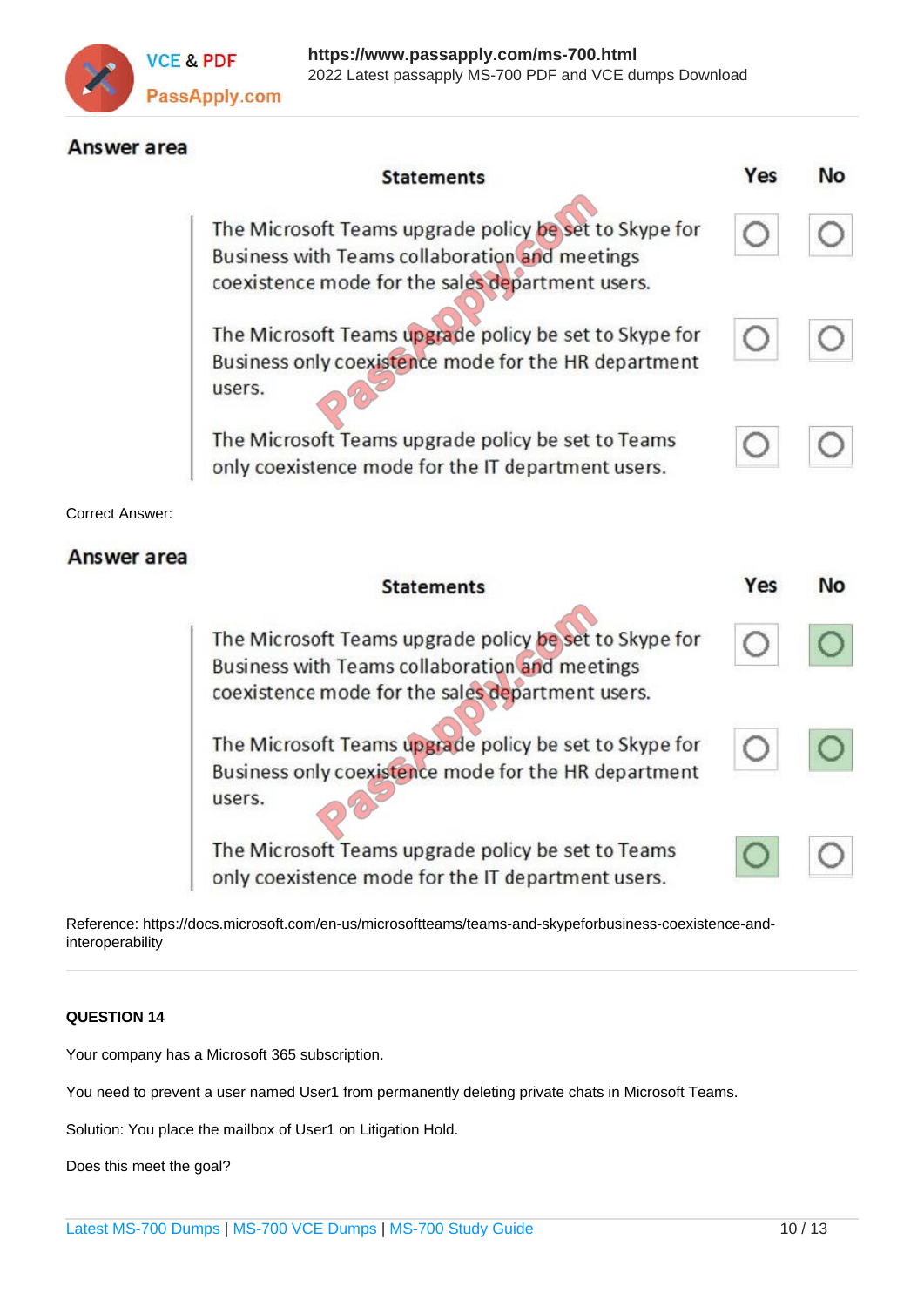

#### A. Yes

B. No

Correct Answer: A

# **QUESTION 15**

Your company has a Microsoft 365 subscription.

From the Microsoft Teams client, you review the teams shown in the exhibit. (Click the Exhibit tab.)



Members of the Retail team report that they cannot create channels.

You need to ensure that the Retail team members can create channels.

Which two actions should you perform? Each correct answer presents a complete solution.

NOTE: Each correct selection is worth one point.

A. From the Azure Active Directory admin center, change the membership type of the Office 365 group for the Retail team to Assigned.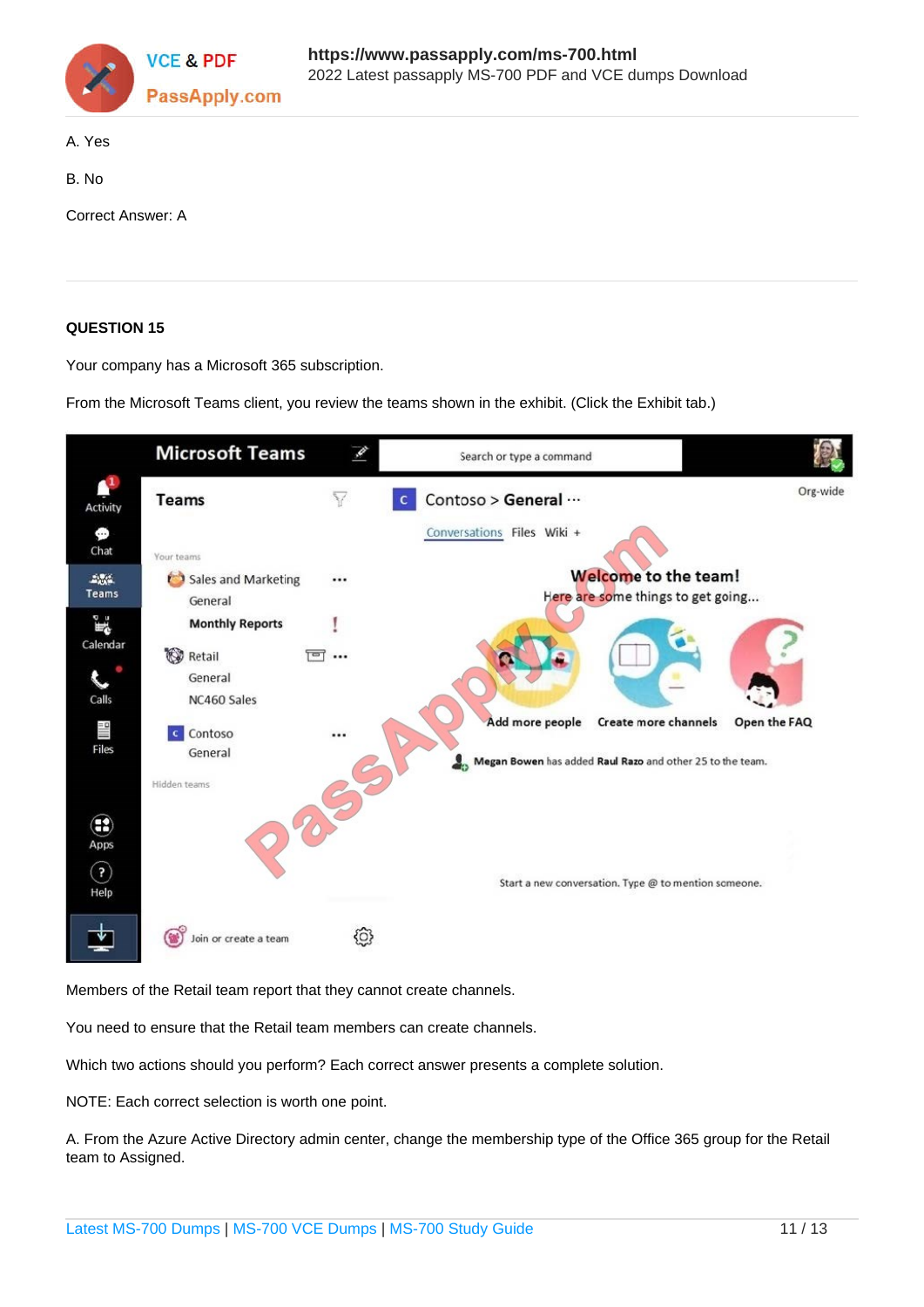

- B. From the Microsoft Teams client, promote all the Retail team members to an owner role.
- C. From the Microsoft Teams admin center, unarchive the Retail team.
- D. Instruct the Retail team owner to restore the team by using the Microsoft Teams client.
- E. From PowerShell, modify the information barrier policy.

Correct Answer: CD

[Latest MS-700 Dumps](https://www.passapply.com/ms-700.html) [MS-700 VCE Dumps](https://www.passapply.com/ms-700.html) [MS-700 Study Guide](https://www.passapply.com/ms-700.html)